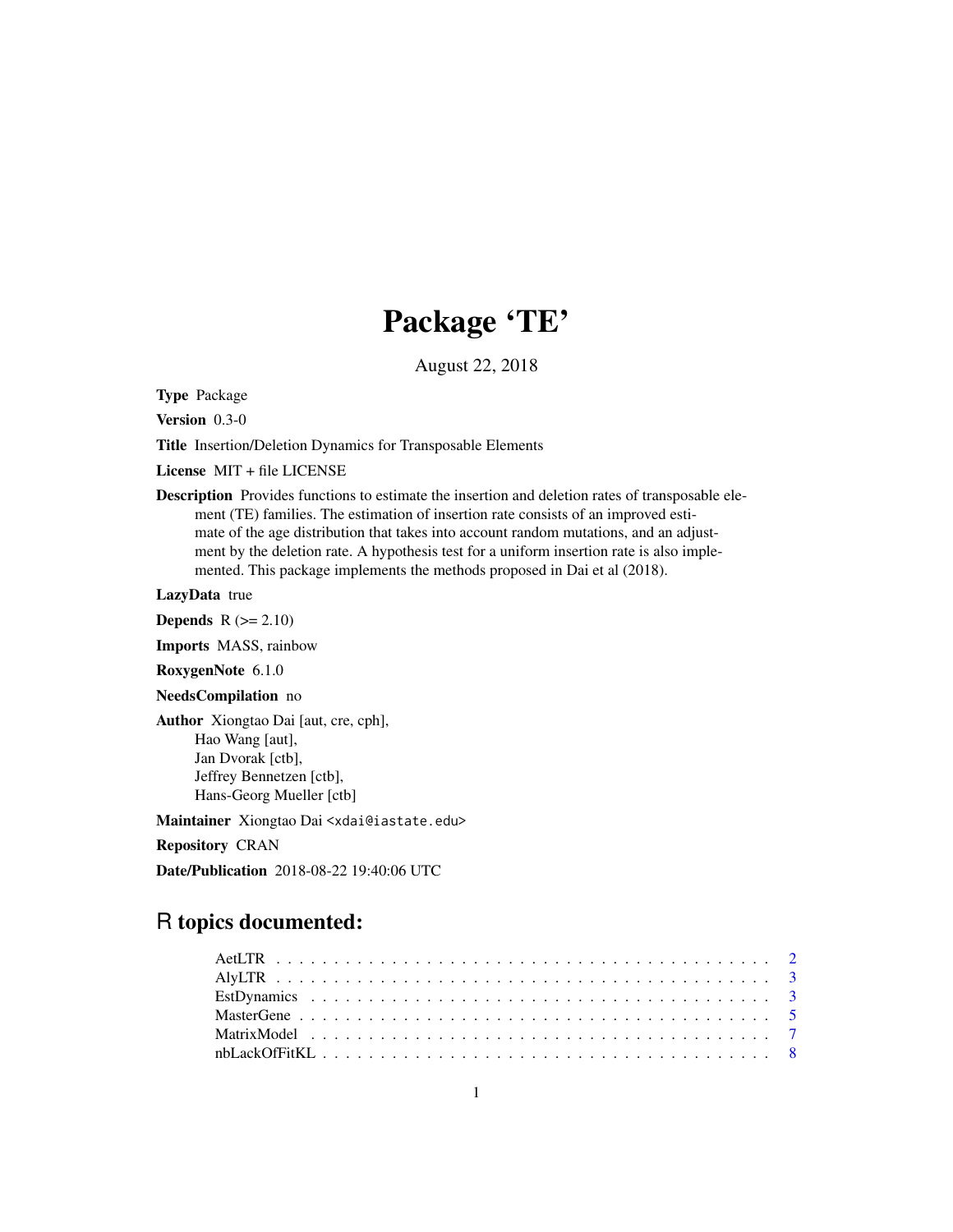#### <span id="page-1-0"></span>2 AetLTR

| Index |  |  |  |  |  |  |  |  |  |  |  |  |  |  |  |  |  | $\overline{12}$ |
|-------|--|--|--|--|--|--|--|--|--|--|--|--|--|--|--|--|--|-----------------|

AetLTR *LTR retrotransposons in* Aegilops tauschii

#### **Description**

This data file contains the LTR retrotransposons in *Ae. tauschii*.

#### Format

A data frame with 18024 rows and 12 columns. Each row corresponds to a unique LTR retrotransposon, and each column corresponds to a feature of the LTR-RT. The columns are:

SeqID LTR retrotransposon sequence ID

UngapedLen Length of each LTR

**Mismatch** Number of mismatches

Distance Divergence, as defined by (# of mismatches) / (LTR length)

Chr Chromosome number

Start Start location in bp

Stop Ending location in bp

GroupID LTR retrotransposon Family ID

sup Super family membership

recRt5 Recombination rate

nearOld Whether the LTR-RT is near a gene that is colinear with wild emmer (TRUE) or not (FALSE)

**cCodon** Whether the LTR-RT is near the start codon  $(1)$  or not  $(-1)$ 

logDist Log distance to the nearest gene in bp

distToGene Distance to the nearest gene in bp

## References

Luo, Ming-Cheng, et al. (2017) "Genome sequence of the progenitor of the wheat D genome Aegilops tauschii." Nature 551.7681.

Dvorak, J., L. Wang, T. Zhu, C. M. Jorgensen, K. R. Deal et al., (2018) "Structural variation and rates of genome evolution in the grass family seen through comparison of sequences of genomes greatly differing in size". The Plant Journal 95: 487-503.

Dai, X., Wang, H., Dvorak, J., Bennetzen, J., Mueller, H.-G. (2018). "Birth and Death of LTR Retrotransposons in Aegilops tauschii". Genetics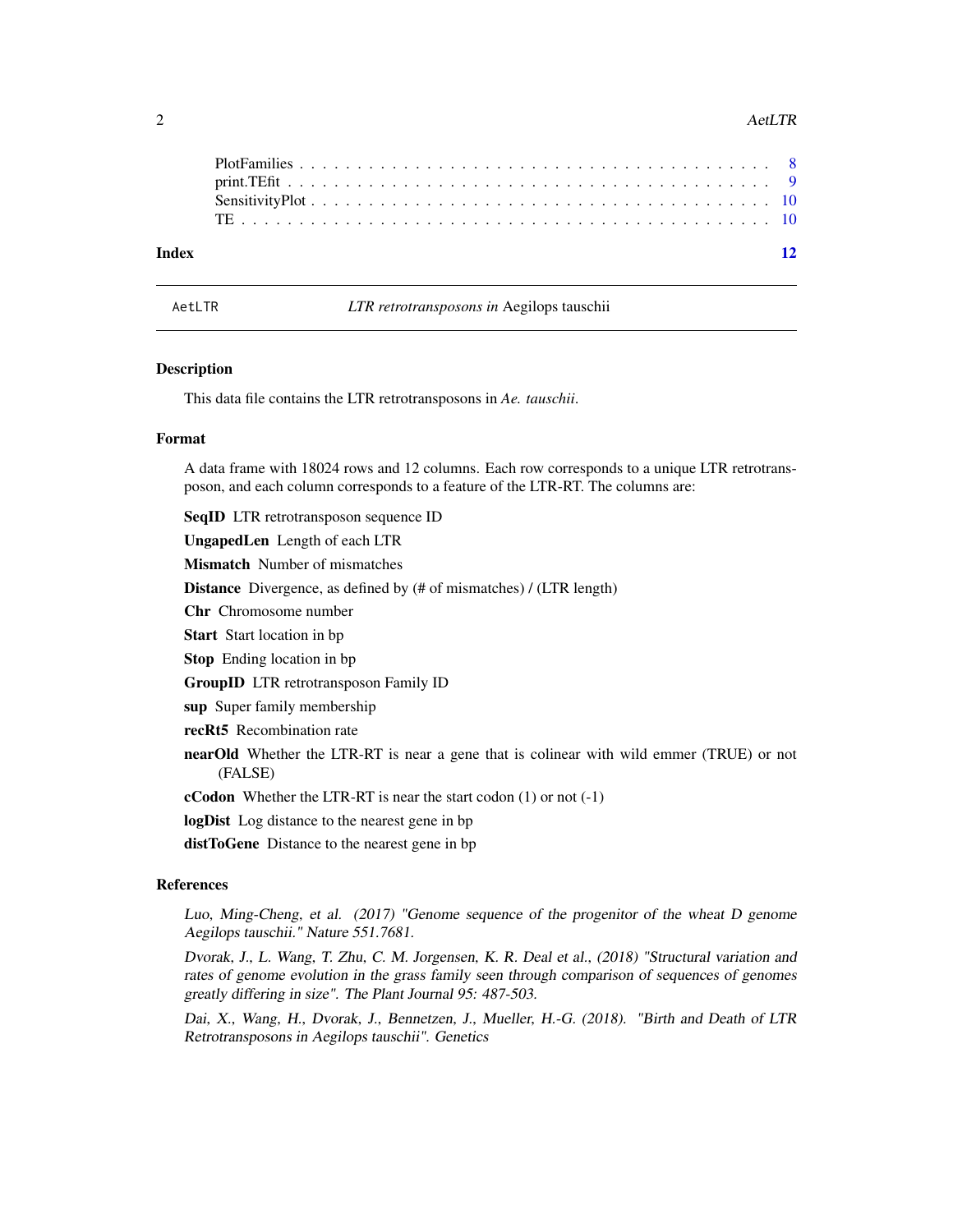<span id="page-2-0"></span>

#### **Description**

This data file contains the LTR retrotransposons in *Arabidopsis lyrata*.

### Format

A data frame with 397 rows and 7 columns. Each row corresponds to a unique LTR retrotransposon, and each column corresponds to a feature of the LTR-RT. The columns are:

SeqID LTR retrotransposon sequence ID UngapedLen Length of each LTR Mismatch Number of mismatches Distance Divergence, as defined by (# of mismatches) / (LTR length) sup Super family membership GroupID LTR retrotransposon Family ID thaID Family name matched in the LTR-RT families of A. thaliana

## References

Lamesch, Philippe, Tanya Z. Berardini, Donghui Li, David Swarbreck, Christopher Wilks, Rajkumar Sasidharan, Robert Muller et al. "The Arabidopsis Information Resource (TAIR): improved gene annotation and new tools." Nucleic acids research 40, no. D1 (2011): D1202-D1210.

Dai, X., Wang, H., Dvorak, J., Bennetzen, J., Mueller, H.-G. (2018+). "Birth and Death of LTR Retrotransposons in Aegilops tauschii"

<span id="page-2-1"></span>EstDynamics *Estimate TE dynamics using mismatch data*

## Description

Given the number of mismatches and element lengths for an LTR retrotransposon family, estimate the age distribution, insertion rate, and deletion rates.

#### Usage

```
EstDynamics(mismatch, len, r = 0.013, perturb = 2, rateRange = NULL,
 plotFit = FALSE, plotSensitivity = FALSE, pause = plotFit &&
 plotSensitivity, main = sprintf("n = %d", n))
EstDynamics2(mismatch, len, r = 0.013, nTrial = 10L, perturb = 2,
  rateRange = NULL, plotFit = FALSE, plotSensitivity = FALSE,
  pause = plotFit && plotSensitivity, ...)
```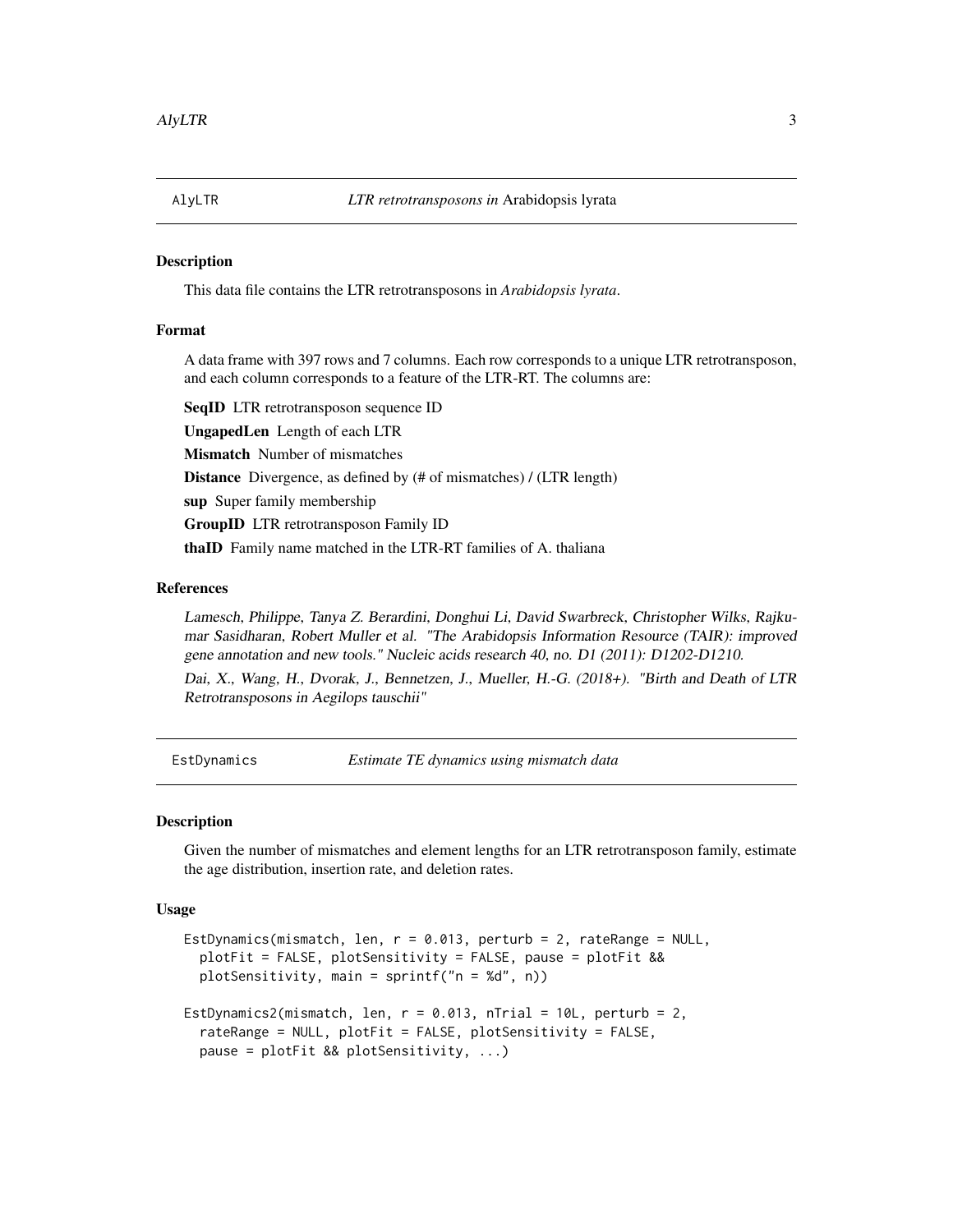## Arguments

| mismatch        | A vector containing the number of mismatches.                                                                                          |
|-----------------|----------------------------------------------------------------------------------------------------------------------------------------|
| len             | A vector containing the length of each element.                                                                                        |
| r               | Mutation rate (substitutions/(million year $*$ site)) used in the calculation.                                                         |
| perturb         | A scalar multiple to perturb the estimated death rate from the null hypothesis<br>estimate. Used to generate the sensitivity analysis. |
| rateRange       | A vector of death rates, an alternative to per turb for specifying the death rates.                                                    |
| plotFit         | Whether to plot the distribution fits.                                                                                                 |
| plotSensitivity |                                                                                                                                        |
|                 | Whether to plot the sensitivity analysis.                                                                                              |
| pause           | Whether to pause after each plot.                                                                                                      |
| main            | The title for the plot.                                                                                                                |
| nTrial          | The number of starting points for searching for the MLE.                                                                               |
| .               | Pass to EstDynamics                                                                                                                    |

## Details

EstDynamics estimates the TE dynamics through fitting a negative binomial fit to the mismatch data, while EstDynamics2 uses a mixture model. For detailed implementation see References.

#### Value

EstDynamics returns a TEfit object, containing the following fields, where the unit for time is million years ago (Mya):

| pvalue      | The p-value for testing $H_0$ : The insertion rate is uniform over time.                                                                                                                                                                         |
|-------------|--------------------------------------------------------------------------------------------------------------------------------------------------------------------------------------------------------------------------------------------------|
| ageDist     | A list containing the estimated age distributions.                                                                                                                                                                                               |
| insRt       | A list containing the estimated insertion rates.                                                                                                                                                                                                 |
| agePeakLoc  | The maximum point (in age) of the age distribution.                                                                                                                                                                                              |
| insPeakLoc  | The maximum point (in time) of the insertion rate.                                                                                                                                                                                               |
| estimates   | The parameter estimates from fitting the distributions; see References                                                                                                                                                                           |
| sensitivity | A list containing the results for the sensitivity analysis, with fields time: time<br>points; delRateRange: A vector for the range of deletion rates; insRange: A<br>matrix whose columns contain the insertion rates under different scenarios. |
| n           | The sample size.                                                                                                                                                                                                                                 |
| meanLen     | The mean of element length.                                                                                                                                                                                                                      |
| meanDiv     | The mean of divergence.                                                                                                                                                                                                                          |
| KDE         | A list containing the kernel density estimate for the mismatch data.                                                                                                                                                                             |
| logLik      | The log-likelihoods of the parametric fits.                                                                                                                                                                                                      |
|             | This function returns a TEfit 2 object, containing all the above fields for TEfit and the following:                                                                                                                                             |

estimates2 The parameter estimates from fitting the mixture distribution.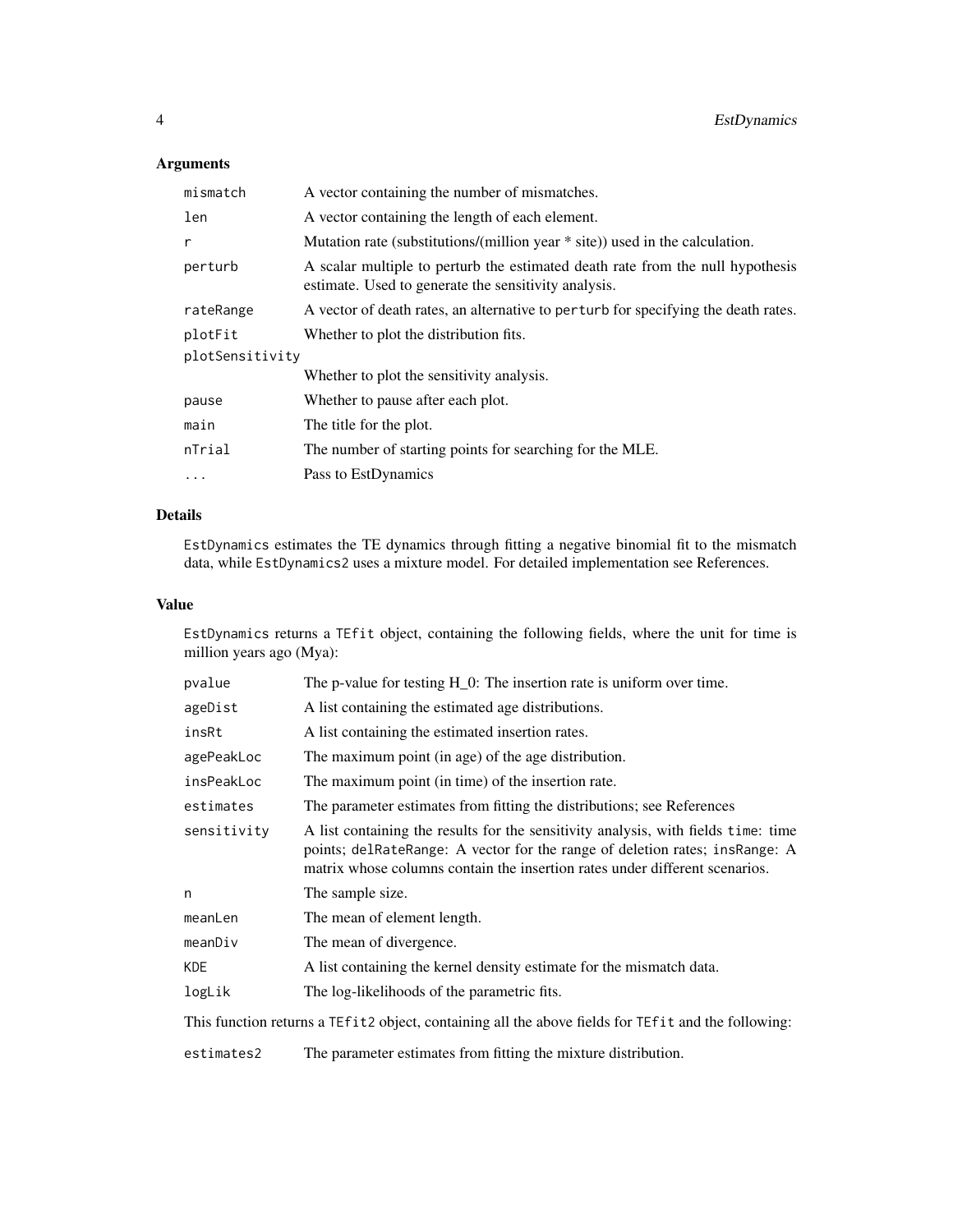#### <span id="page-4-0"></span>MasterGene 5

| ageDist2    | The estimated age distribution from fitting the mixture distribution. |
|-------------|-----------------------------------------------------------------------|
| insRt2      | The estimated insertion rate from fitting the mixture distribution.   |
| agePeakLoc2 | Maximum point(s) for the age distribution.                            |
| insPeakLoc2 | Maximum point(s) for the insertion rate.                              |

## References

Dai, X., Wang, H., Dvorak, J., Bennetzen, J., Mueller, H.-G. (2018). "Birth and Death of LTR Retrotransposons in Aegilops tauschii". Genetics

#### Examples

```
# Analyze Gypsy family 24 (Nusif)
data(AetLTR)
dat <- subset(AetLTR, GroupID == 24 & !is.na(Chr))
set.seed(1)
res1 <- EstDynamics(dat$Mismatch, dat$UngapedLen, plotFit=TRUE, plotSensitivity=FALSE, pause=FALSE)
# p-value for testing a uniform insertion rate
res1$pvalue
# Use a mixture distribution to improve fit
res2 <- EstDynamics2(dat$Mismatch, dat$UngapedLen, plotFit=TRUE)
# A larger number of trials is recommended to achieve the global MLE
## Not run:
res3 <- EstDynamics2(dat$Mismatch, dat$UngapedLen, plotFit=TRUE, nTrial=1000L)
## End(Not run)
```
MasterGene *Implements the master gene model in Marchani et al (2009)*

## Description

Implements the master gene model in Marchani et al (2009)

## Usage

```
MasterGene(mismatch, len, r = 0.013, plotFit = FALSE,
 main = sprintf("n = %d", n))
```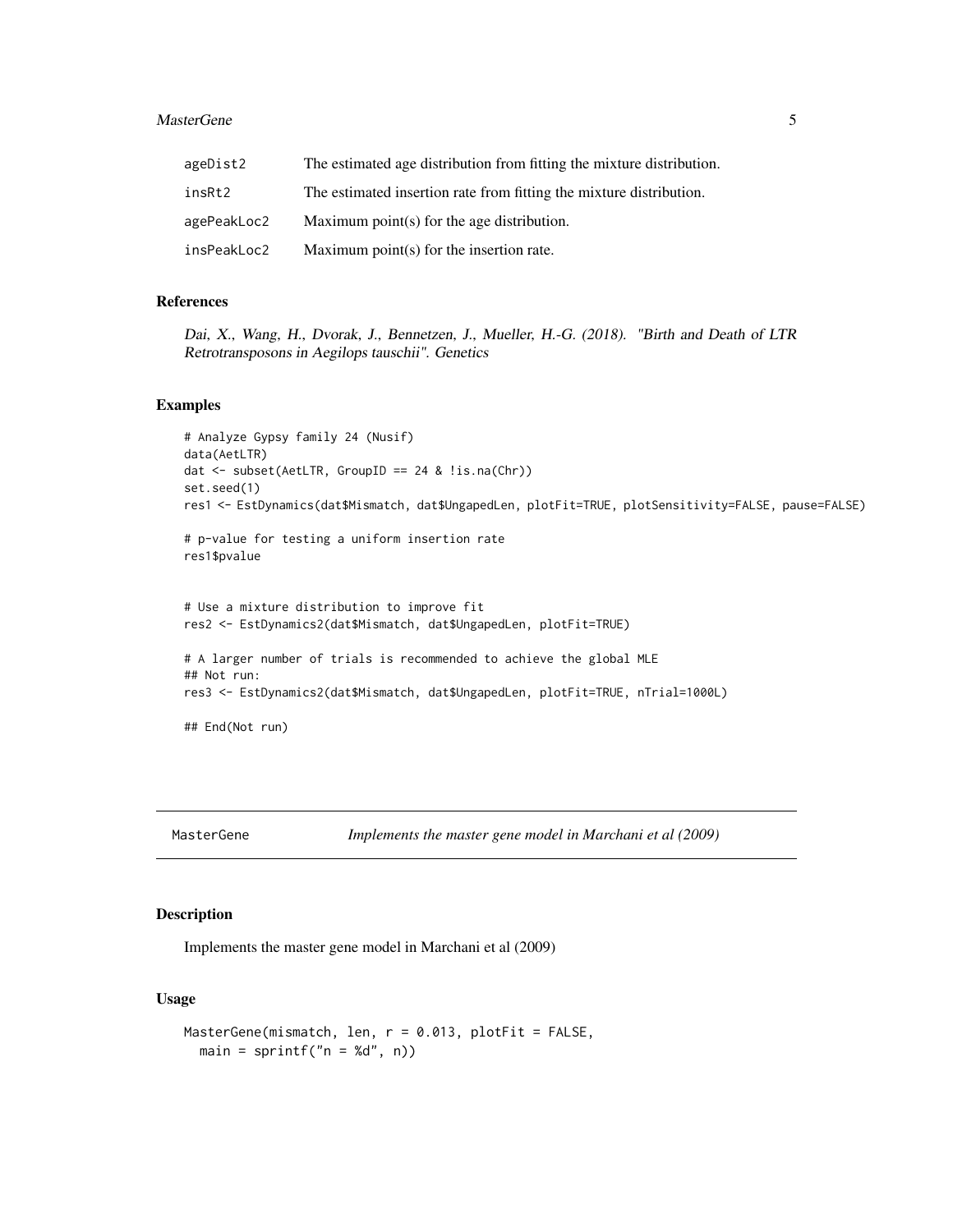## Arguments

| mismatch | A vector containing the number of mismatches.                                  |
|----------|--------------------------------------------------------------------------------|
| len      | A vector containing the length of each element.                                |
| r        | Mutation rate (substitutions/(million year $*$ site)) used in the calculation. |
| plotFit  | Whether to plot the distribution fits.                                         |
| main     | The title for the plot.                                                        |

## Details

For the method implemented see References.

#### Value

This function returns various parameter estimates described in Marchani et al (2009), containing the following fields. The unit for time is million years ago (mya):

| B    | The constant insertion rate                                                                          |
|------|------------------------------------------------------------------------------------------------------|
| q    | The constant excision rate                                                                           |
| lam  | The population growth rate                                                                           |
| R    | The ratio of the number of elements in class j over class $j+1$ , which is constant<br>by assumption |
| age1 | The age of the system under model 1 (lambda $> 1$ )                                                  |
| age2 | The age of the system under model 2 (an initial burst followed by stasis lambda<br>$= 1$             |

## References

Marchani, Elizabeth E., Jinchuan Xing, David J. Witherspoon, Lynn B. Jorde, and Alan R. Rogers. "Estimating the age of retrotransposon subfamilies using maximum likelihood." Genomics 94, no. 1 (2009): 78-82.

## Examples

```
# Analyze Gypsy family 24 (Nusif)
data(AetLTR)
dat <- subset(AetLTR, GroupID == 24 & !is.na(Chr))
res2 <- MasterGene(dat$Mismatch, dat$UngapedLen, plotFit=TRUE)
```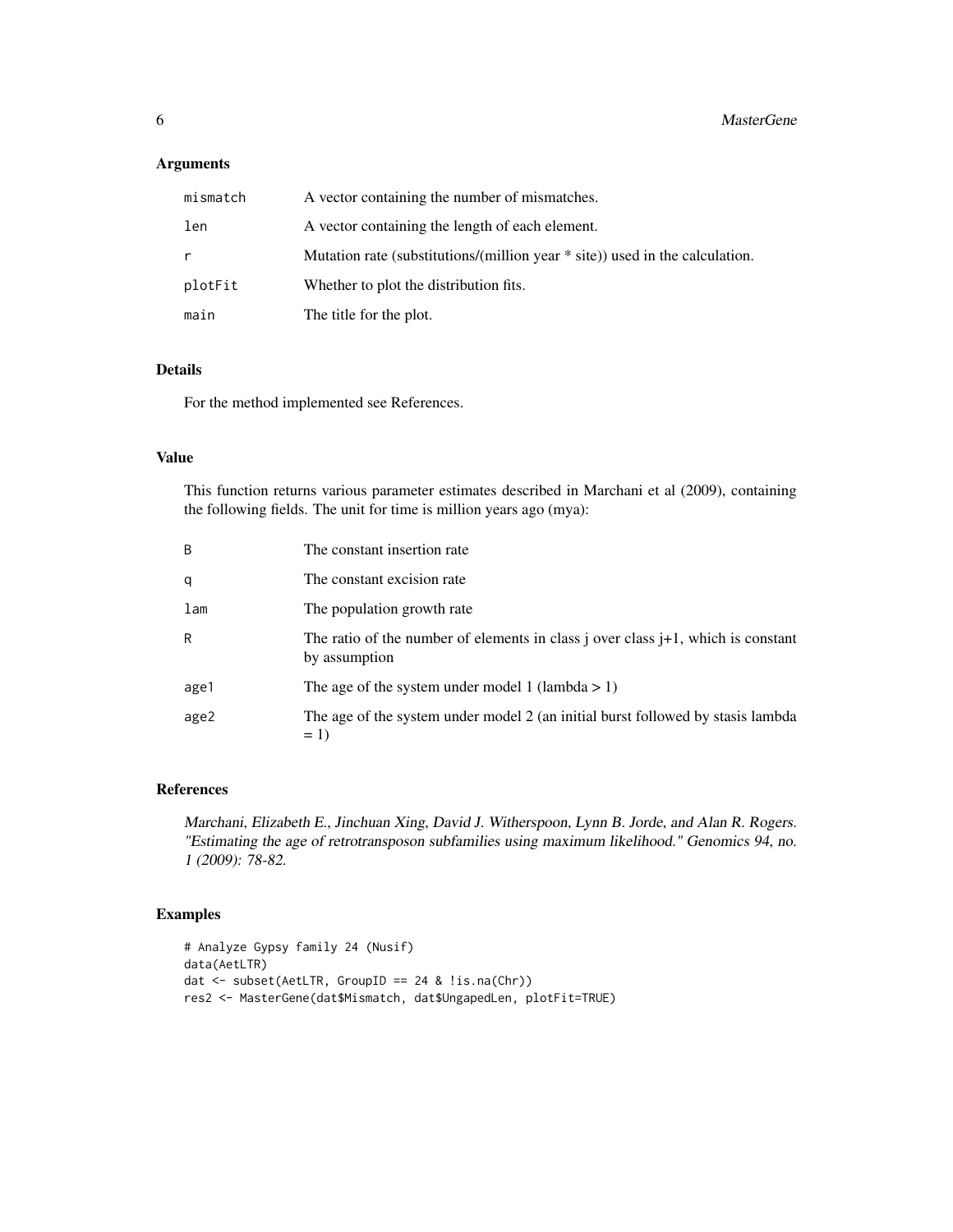<span id="page-6-0"></span>

#### Description

Implements the matrix model in Promislow et al (1999)

## Usage

```
MatrixModel(mismatch, len, nsolo, r = 0.013, plotFit = FALSE,
  main = springintf("n = %d", n))
```
#### Arguments

| mismatch | A vector containing the number of mismatches.                                  |
|----------|--------------------------------------------------------------------------------|
| len      | A vector containing the length of each element.                                |
| nsolo    | An integer giving the number of solo elements.                                 |
| r        | Mutation rate (substitutions/(million year $*$ site)) used in the calculation. |
| plotFit  | Whether to plot the distribution fits.                                         |
| main     | The title for the plot.                                                        |

#### Details

For the method implemented see References.

#### Value

This function returns various parameter estimates described in Promislow et al. (1999), containing the following fields. The unit for time is million years ago (Mya):

| B    | The constant insertion rate                                                                          |
|------|------------------------------------------------------------------------------------------------------|
| q    | The constant excision rate                                                                           |
| lam  | The population growth rate                                                                           |
| R    | The ratio of the number of elements in class j over class $j+1$ , which is constant<br>by assumption |
| age1 | The age of the system under model 1 (lambda $> 1$ )                                                  |
| age2 | The age of the system under model 2 (an initial burst followed by stasis lambda<br>$= 1$             |

## References

Promislow, D., Jordan, K. and McDonald, J. "Genomic demography: a life-history analysis of transposable element evolution." Proceedings of the Royal Society of London B: Biological Sciences 266, no. 1428 (1999): 1555-1560.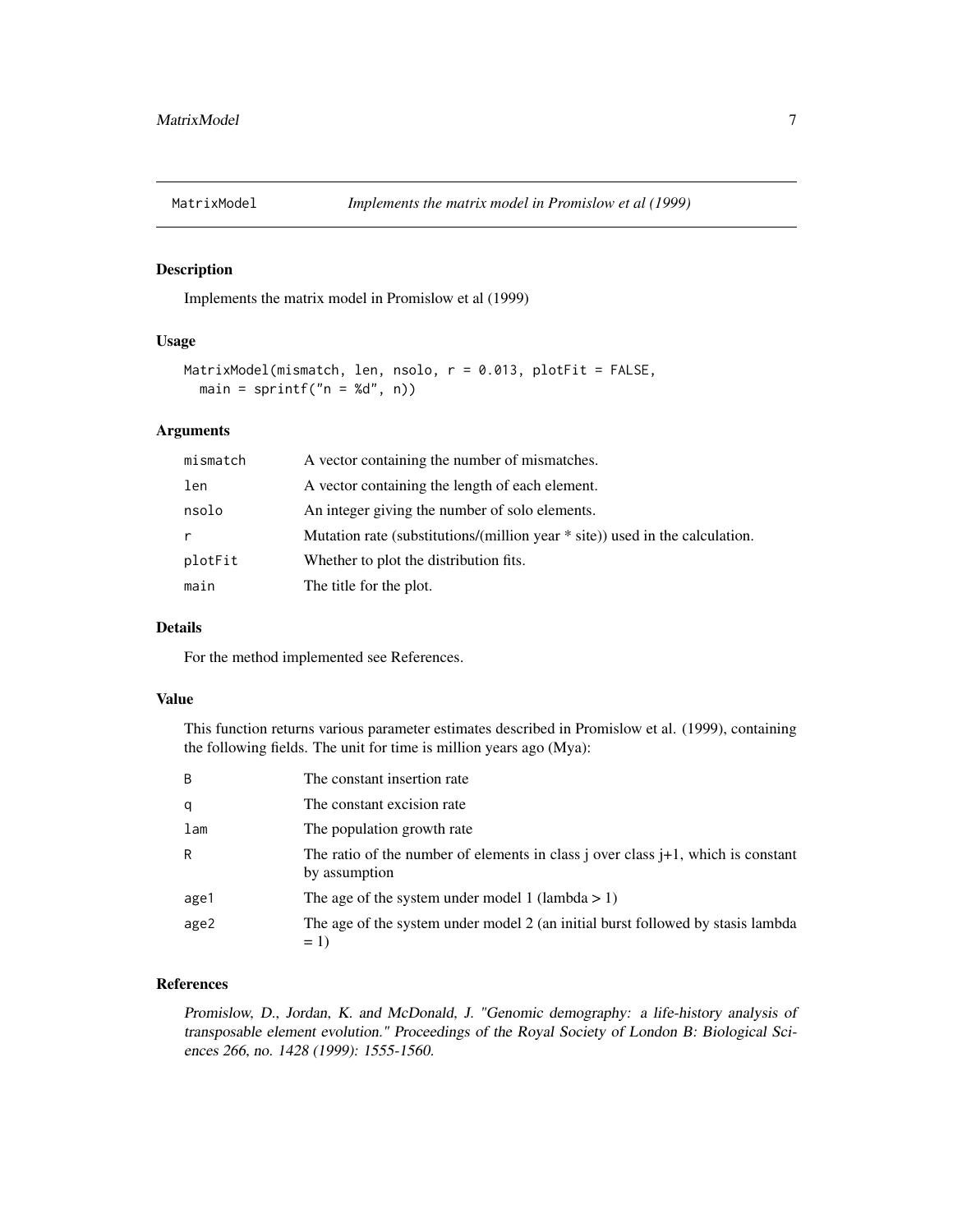## Examples

```
# Analyze Gypsy family 24 (Nusif)
data(AetLTR)
dat \leq subset(AetLTR, GroupID == 24 & !is.na(Chr))
res1 <- MatrixModel(dat$Mismatch, dat$UngapedLen, nsolo=450, plotFit=TRUE)
```

| nbLackOfFitKL | Calcualte the KL divergence of a negative binomial fit to the mismatch |
|---------------|------------------------------------------------------------------------|
|               | data.                                                                  |

## Description

Calcualte the KL divergence of a negative binomial fit to the mismatch data.

### Usage

nbLackOfFitKL(res)

#### Arguments

res A TEfit object.

#### Examples

```
# Analyze Gypsy family 24 (Nusif)
data(AetLTR)
dat <- subset(AetLTR, GroupID == 24 & !is.na(Chr))
set.seed(1)
res1 <- EstDynamics(dat$Mismatch, dat$UngapedLen, plotFit=TRUE, plotSensitivity=FALSE, pause=FALSE)
nbLackOfFitKL(res1)
```
PlotFamilies *Plot the age distributions or insertion rates for multiple families.*

#### Description

Plot the age distributions or insertion rates for multiple families.

#### Usage

```
PlotFamilies(resList, type = c("insRt", "ageDist"), ...)
```
## Arguments

| resList  | A list of TEfit/TEfit2 objects, which can be mixed                                  |
|----------|-------------------------------------------------------------------------------------|
| type     | Whether to plot the insertion rates ('insRt') or the age distributions ('ageDist'). |
| $\cdots$ | Passed into plotting functions.                                                     |

<span id="page-7-0"></span>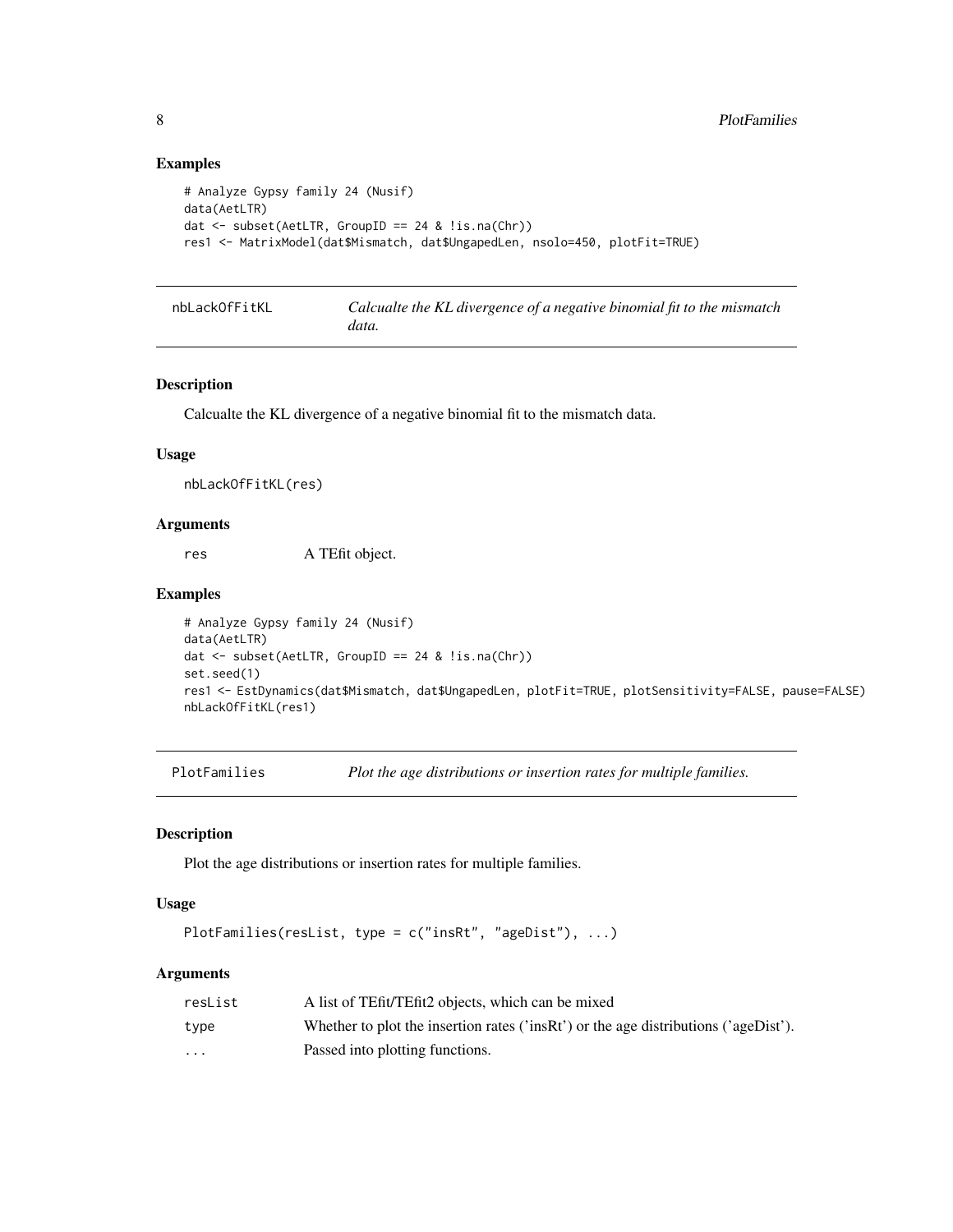<span id="page-8-0"></span>print. TEfit 9

## Value

A list of line data (plotDat) and peak locations (peakDat).

## Examples

```
data(AetLTR)
copia3 <- subset(AetLTR, GroupID == 3 & !is.na(Chr))
gypsy24 <- subset(AetLTR, GroupID == 24 & !is.na(Chr))
res3 <- EstDynamics(copia3$Mismatch, copia3$UngapedLen)
res24 <- EstDynamics2(gypsy24$Mismatch, gypsy24$UngapedLen)
# Plot insertion rates
PlotFamilies(list(`Copia 3`=res3, `Gypsy 24`=res24))
# Plot age distributions
PlotFamilies(list(`Copia 3`=res3, `Gypsy 24`=res24), type='ageDist')
```
## print.TEfit *Print a TEfit or TEfit2 object*

## Description

Print a TEfit or TEfit2 object

## Usage

```
## S3 method for class 'TEfit'
print(x, \ldots)
```

```
## S3 method for class 'TEfit2'
print(x, \ldots)
```
## Arguments

| x       | A TEfit or TEfit2 object |
|---------|--------------------------|
| $\cdot$ | Not used                 |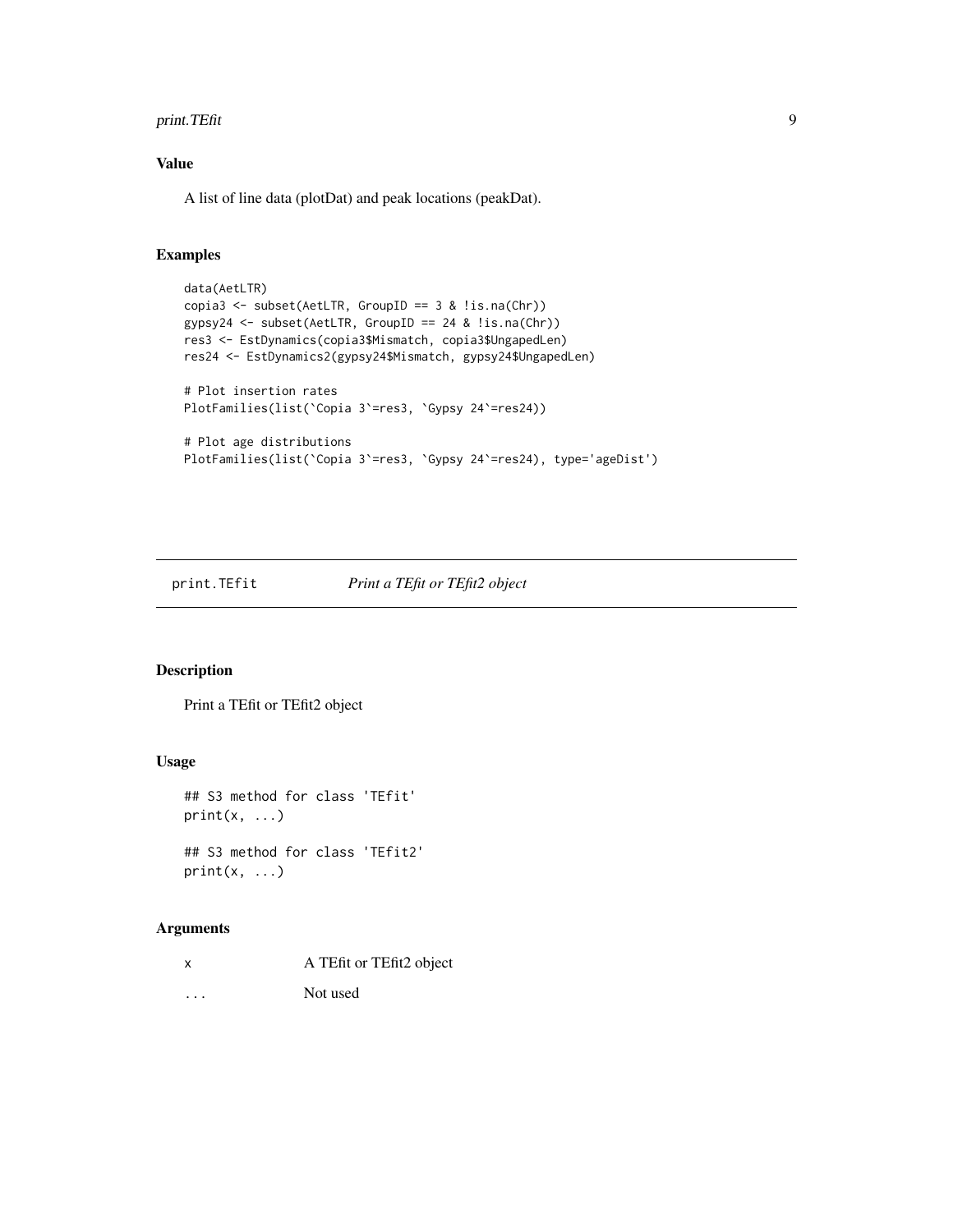#### <span id="page-9-0"></span>Description

Create sensitivity plots of a few families to investigate different death rate scenarios

#### Usage

```
SensitivityPlot(resList, col, xMax, markHalfPeak = FALSE,
  famLegend = TRUE, rLegend = names(resList), ...
```
## Arguments

| resList      | A list of families returned by EstDynamics          |
|--------------|-----------------------------------------------------|
| col          | A vector of colors                                  |
| xMax         | The maximum of the x-axis                           |
| markHalfPeak | Whether to mark the time points with half-intensity |
| famLegend    | Whether to create legend for families               |
| rLegend      | Text for the legend for families                    |
|              | Passed into matplot                                 |

## Examples

```
data(AetLTR)
copia3 <- subset(AetLTR, GroupID == 3 & 1is.na(Chr))
copia9 <- subset(AetLTR, GroupID == 9 & !is.na(Chr))
res3 <- EstDynamics(copia3$Mismatch, copia3$UngapedLen)
res9 <- EstDynamics(copia9$Mismatch, copia9$UngapedLen)
SensitivityPlot(list(`Copia 3`=res3, `Copia 9`=res9))
```
TE *TE: Insertion/Deletion Dynamics for Transposable Elements*

#### Description

TE package for analyzing insertion/deletion dynamics for transposable elements

#### Details

Provides functions to estimate the insertion and deletion rates of transposable element (TE) families. The estimation of insertion rate consists of an improved estimate of the age distribution that takes into account random mutations, and an adjustment by the deletion rate. This package includes functions EstDynamics and EstDynamics2 for analyzing the TE divergence, and visualization functions such as PlotFamilies and SensitivityPlot. This package implements the methods proposed in Dai et al (2018+).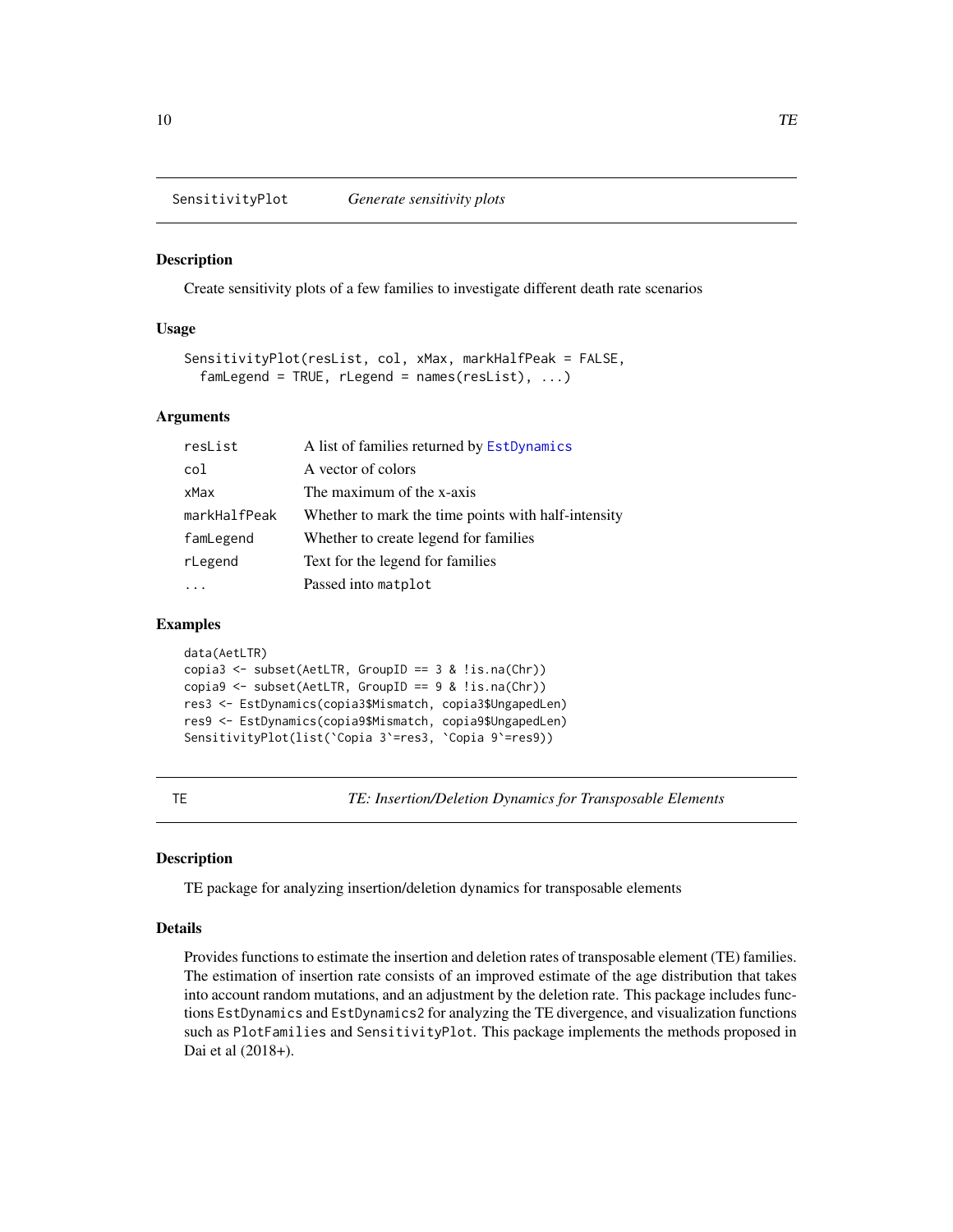## Author(s)

Xiongtao Dai <xdai@iastate.edu>, Hao Wang Jan Dvorak Jeffrey Bennetzen Hans-Georg Mueller Maintainer: Xiongtao Dai <xdai@iastate.edu>

## References

Luo, Ming-Cheng, et al. (2017) "Genome sequence of the progenitor of the wheat D genome Aegilops tauschii." Nature 551.7681.

Dai, X., Wang, H., Dvorak, J., Bennetzen, J., Mueller, H.-G. (2018). "Birth and Death of LTR Retrotransposons in Aegilops tauschii". Genetics